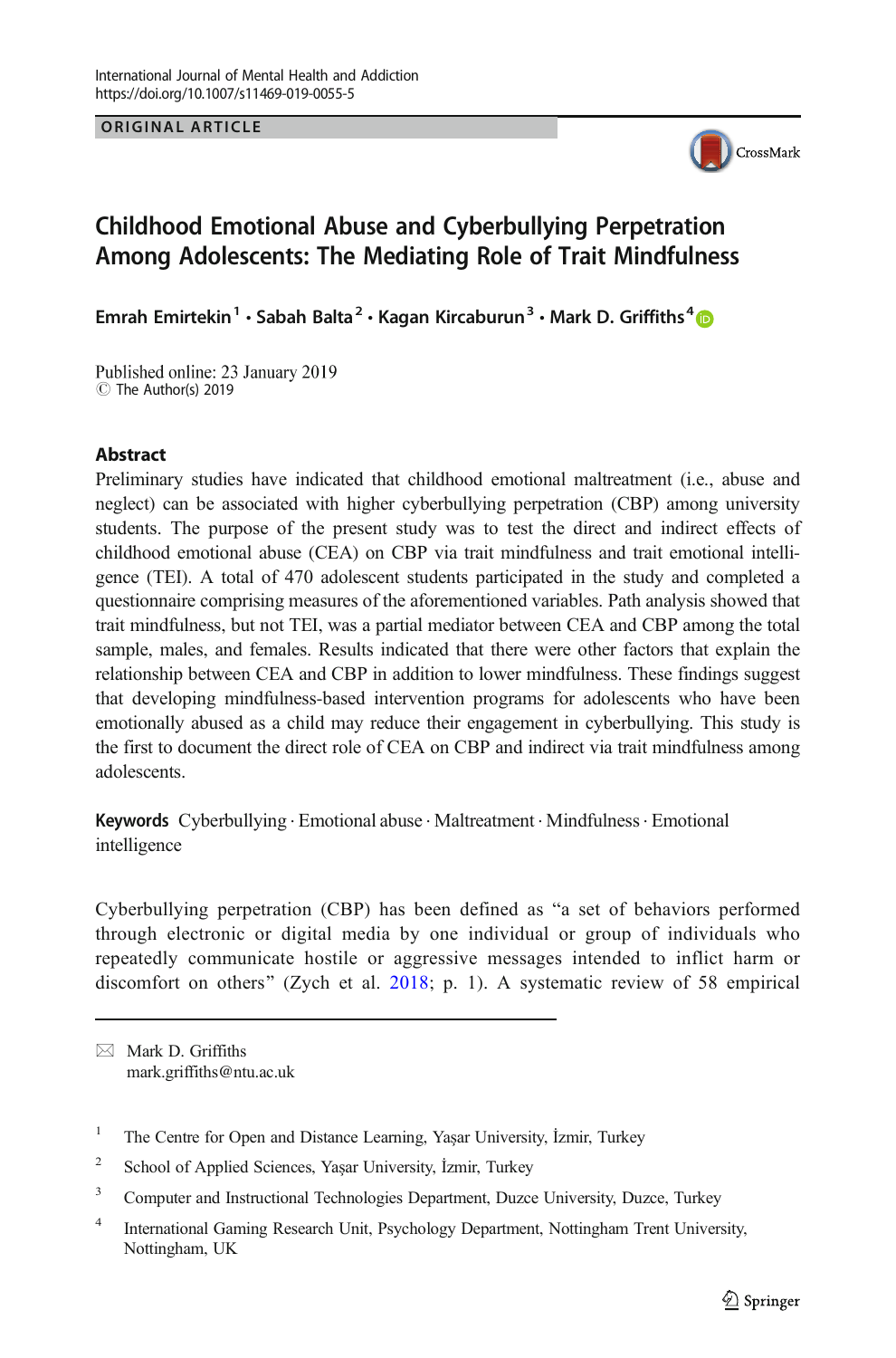studies conducted with US middle- and high school-aged adolescents showed prevalence rates of CBP to vary between 1 and 41% (Selkie et al. [2016\)](#page-11-0) while the prevalence of CBP has been reported as being higher among Turkish adolescents (where the present study was carried out) at 53.3% in a recent study (Gül et al. [2018](#page-10-0)). A large-scale study with adolescents in six European countries  $(N = 10,930)$  reported that 21.4% of the participants had been victims of online bullies, and that CBP had major adverse effects on victims including internalizing and externalizing problems, and academic performance (Tsitsika et al. [2015](#page-11-0)). Other meta-analyses and scoping review studies have demonstrated that cyberbullying victimization among adolescents is associated with higher depressive symptoms, anxiety, self-harm, suicide ideation, and suicide attempts (Hamm et al. [2015](#page-10-0); Van Geel et al. [2014](#page-11-0)). Consequently, it is important to investigate possible risk and preventive factors that may increase or decrease CBP in order to develop effective early intervention and prevention strategies for this malevolent behavior.

To date, empirical research has demonstrated different individual differences and psychological predictors of CBP including depression, lower feelings of social belonging, low empathy, internalizing and externalizing problems, antisocial personality, aggressive cognition, and negative family environment (Doane et al. [2014](#page-9-0); Guo [2016](#page-10-0); Kircaburun et al. [2018a\)](#page-10-0). A recent empirical study reported that childhood emotional maltreatment (i.e., abuse and neglect) might have a moderate role in higher CBP among university students (Kircaburun et al. [2018b\)](#page-10-0). Despite the established possible preventive role of emotion-related personality facets (e.g., self-control, emotion regulation, awareness of feelings) on online and offline bullying (Baroncelli and Ciucci [2014](#page-9-0); Gül et al. [2018](#page-10-0)) and the negative relationship between emotional maltreatment and emotional and personality development (Bernstein et al. [1994\)](#page-9-0), the mediating effect of emotion-related constructs between emotional maltreatment and CBP has yet to be investigated. Furthermore, despite preliminary empirical evidence for emerging adults, the aforementioned associations are still not clear among adolescents. Therefore, the present study examined the direct and indirect relationship between childhood emotional abuse (CEA) and CBP via trait mindfulness and trait emotional intelligence (TEI) among this population.

#### Childhood Emotional Abuse and Cyberbullying Perpetration

Childhood emotional abuse (CEA) has been defined as "verbal assaults on a child's sense of worth or well-being or any humiliating or demeaning behavior directed toward a child by an adult or older person" (Bernstein et al. [2003](#page-9-0); p. 175). CEA has more severe adverse consequences on children's behavioral development than other forms of abuse (Hart and Brassard [1987\)](#page-10-0). According to social cognitive theory (Bandura [1977\)](#page-9-0), observation and perception of others' behaviors have important role on behavior development of humans (Maisto et al. [1999](#page-10-0)). Individuals demonstrate internalized cognitive and behavioral responses that they observe from others' behaviors in similar situations (Bandura [2002](#page-9-0)). Thus, children who have been exposed to emotionally abusive behaviors may be more likely to demonstrate abusive behaviors against others growing up.

Additionally, psychological maltreatment (e.g., emotional abuse and neglect) can lead to distortions in moral engagement and identity which in turn may lead to higher CBP (Lyu and Zhang [2017](#page-10-0)). Getting victimized by emotional abuse as a child may result with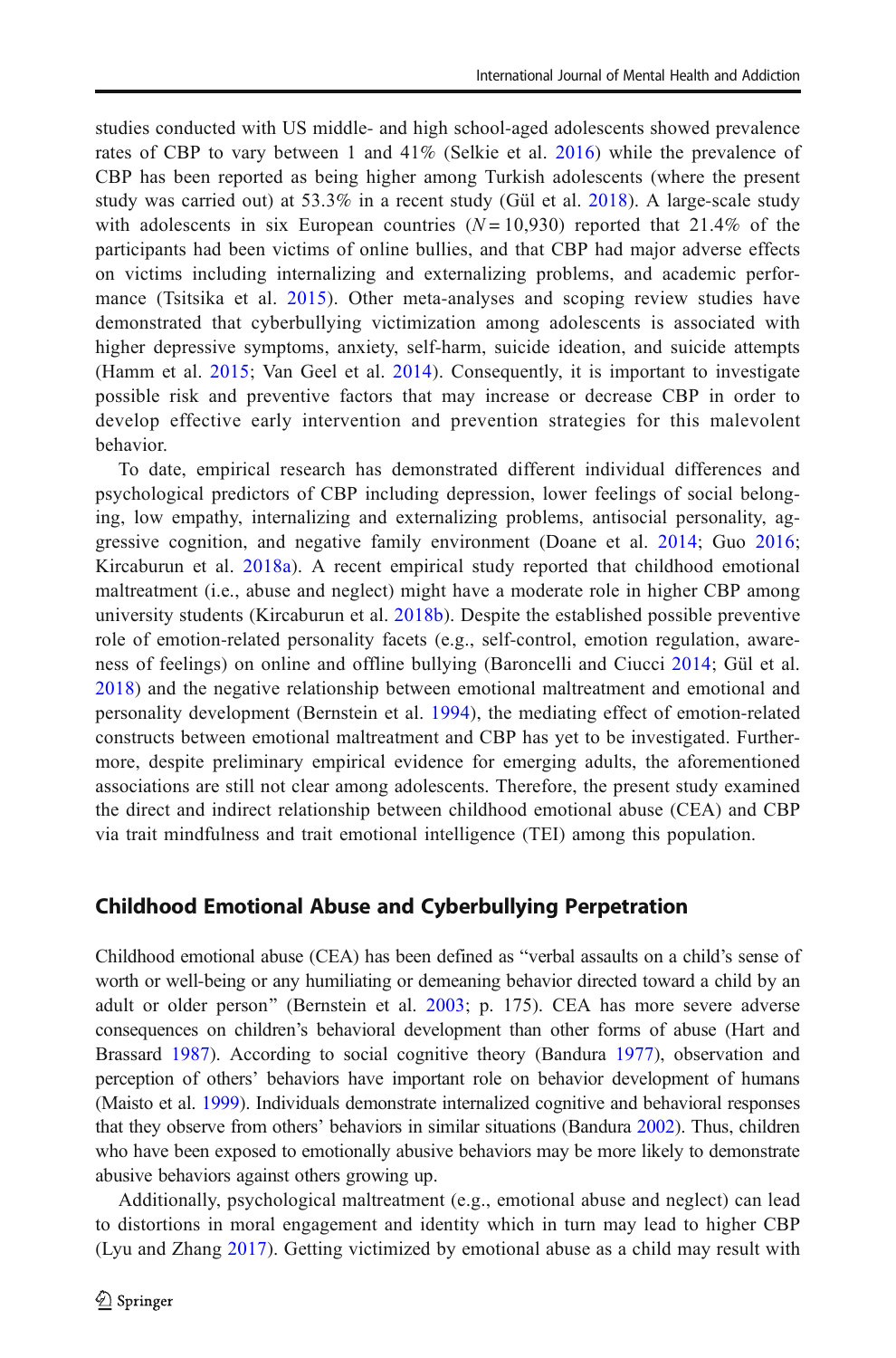impairments in one's moral justification, reasoning, and standards (Bandura [1999\)](#page-9-0) in which moral values may be a particularly important preventive factor for reducing CBP because—contrary to the preventive laws for traditional bullying (Patchin and Hinduja [2018](#page-11-0))—disincentive punishment that may stop individuals bullying others in online contexts is inadequate in most jurisdictions (Hinduja and Patchin [2014\)](#page-10-0). Furthermore, a recent empirical study suggested that emotional maltreatment can be associated with higher CBP among university students and that self-report personality disorders may partially mediate this relationship (Kircaburun et al. [2018b](#page-10-0)). Another study indicated that psychological maltreatment was directly and indirectly associated with CBP via moral disengagement among college students (Lyu and Zhang [2017](#page-10-0)). In the present study, it was therefore hypothesized that CEA would be directly (and positively) associated with CBP.

#### The Mediating Role of Trait Mindfulness

Mindfulness has been defined as "being aware of present moment experience in a clear and balanced manner so that one neither ignores nor ruminates on disliked aspects of oneself or one's life" (Neff and Costigan [2014;](#page-10-0) p. 114) and is an important predictor of wellbeing and life satisfaction (Bajaj and Pande [2016](#page-9-0); Shonin et al. [2016](#page-11-0)). A recent empirical study suggested that low mindful university students were more likely to be cyberbullies than those who perceived themselves as highly mindful (Kozan et al. [2018](#page-10-0)). However, this relationship has yet to be investigated among adolescents. Mindfulness positively correlates with higher self-esteem and unconditional self-acceptance (Thompson and Waltz [2008](#page-11-0)) which may prevent individuals from demonstrating aggressive behaviors because low self-esteem is an important risk factor in experiencing elevated levels of externalizing problems such as aggression (Donnellan et al. [2005](#page-9-0)). The positive relationship between aggression and CBP is also well established (Tosuntaş et al. [2018\)](#page-11-0). High mindfulness is also a protective factor against having ruminative thoughts (Petrides et al. [2017\)](#page-11-0) that may result in higher anger and hostility (Borders et al. [2010](#page-9-0)), whereby angry and hostile individuals are more prone to engage in higher CBP (Ak et al. [2015;](#page-9-0) Arıcak [2009](#page-9-0)).

One of the core elements of mindfulness is self-compassion (Neff and Costigan [2014](#page-10-0)). Consequently, mindfulness is negatively associated with psychological and emotional maltreatment (Arslan [2017](#page-9-0); Wu et al. [2018\)](#page-11-0) and self-compassion is significantly affected by individuals' relationships with their parents as a child (Arslan [2017;](#page-9-0) Neff and McGehee [2010](#page-10-0)). Given that having been exposed to emotional abuse as a child is associated with feeling flawed and having an impaired sense of self-worth (Bernstein et al. [2003\)](#page-9-0), CEA can lead individuals to having lower emotional awareness and self-acceptance (Frewen et al. [2012](#page-9-0)). Mindfulness should mediate the relationship between CEA and CBP. It has been reported that mindfulness mediates the relationship between adverse childhood experiences and increased alcohol consumption (Brett et al. [2018\)](#page-9-0). A recent study also reported a mediating role of mindfulness between psychological maltreatment and internet addiction (Arslan [2017\)](#page-9-0). Longitudinal research has also shown that internet addiction and CBP can co-occur (Chang et al. [2015](#page-9-0); Gámez-Guadix et al. [2016](#page-9-0)). Despite the limited empirical evidence, it is theoretically and empirically reasonable to assume that mindfulness will have a mediating role between CEA and CBP.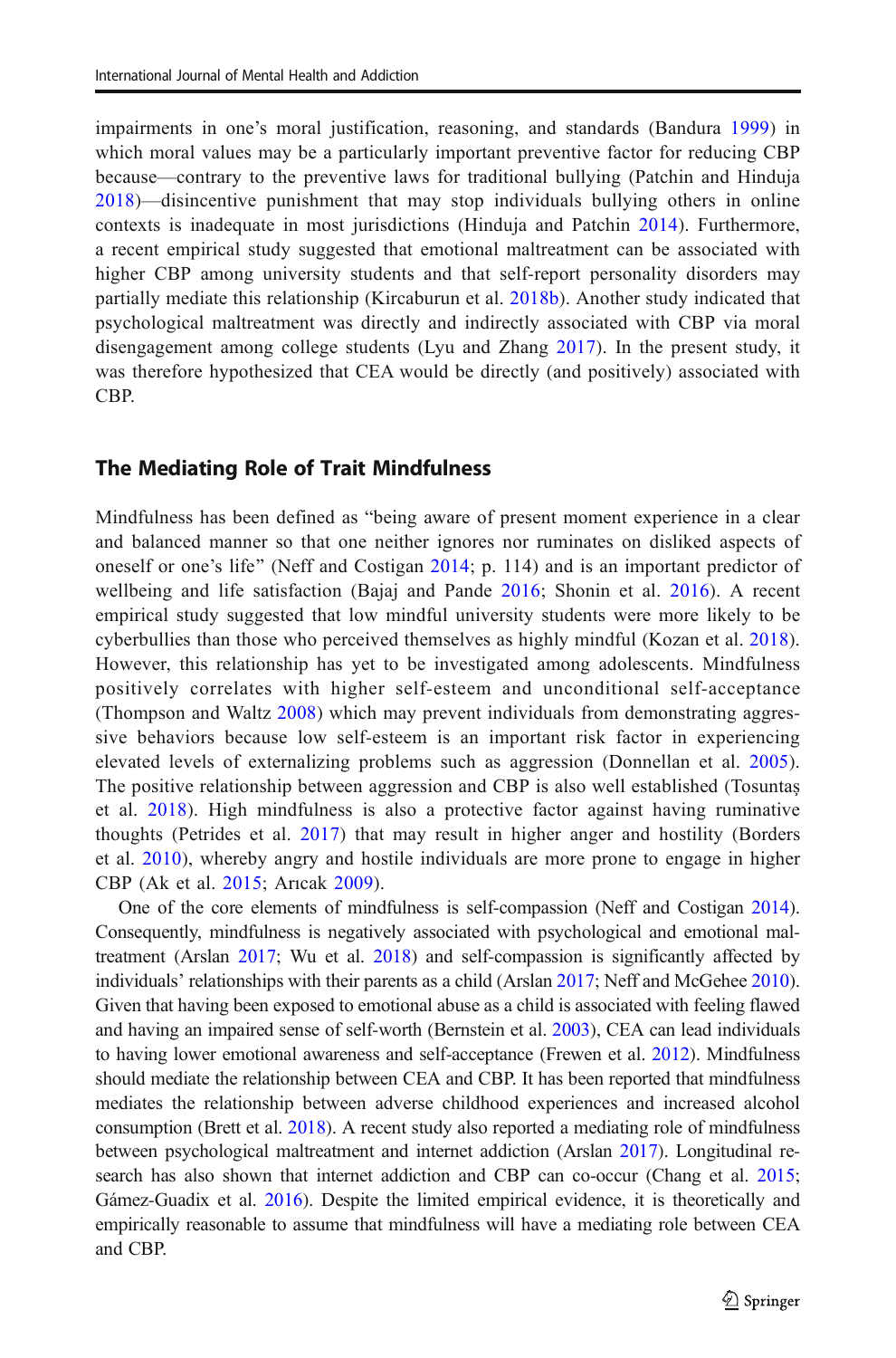# The Mediating Role of Trait Emotional Intelligence

Trait emotional intelligence (TEI) has been defined as "a constellation of emotion-related self-perceptions and dispositions" (Petrides and Furnham [2003](#page-11-0); p. 40) and comprises different personality facets including emotionality, sociability, self-control, and wellbeing (Petrides and Furnham [2001;](#page-11-0) Petrides et al. [2016\)](#page-11-0). TEI is considered a personality construct that has a distinct place in the personality spectrum (Petrides et al. [2016](#page-11-0); Petrides et al. [2007\)](#page-11-0). According to the General Aggression Model (Anderson and Bushman [2002](#page-9-0)), personality is one of the important determinants of aggressive behaviors that affects individuals' decision-making processes via situational factors. A systematic review supported this notion and reported a negative relationship between self-report emotional intelligence and aggression (García-Sancho et al. [2014\)](#page-9-0). Considering the reducing roles of emotional control and empathy have on externalizing problems such as CBP (Ang and Goh [2010](#page-9-0); Vazsonyi et al. [2012\)](#page-11-0), high TEI should more specifically prevent adolescents from cyberbullying others. For instance, the regulation and use of emotional components of TEI have empirically been shown to inversely associate with traditional bullying and cyberbullying (Baroncelli and Ciucci [2014](#page-9-0)).

Furthermore, TEI development should be negatively affected from one's CEA because emotional maltreatment can lead to major negative consequences in children's emotional and personality development (Maguire et al. [2015](#page-10-0)). According to parental acceptancerejection theory, emotional abuse by parents adversely affects individuals' personality functioning (Rohner and Rohner [1980\)](#page-11-0). Adults who were emotionally abused as a child tend to be emotionally unstable and unresponsive (Rohner and Rohner [1980](#page-11-0)). In a recent study, psychologically maltreated seventh grade students reported lower scores on interpersonal skills, stress management, and adaptability components of emotional intelligence (Mattar [2018](#page-10-0)). Moreover, adverse childhood experiences were indirectly associated with aggression via post-traumatic stress disorder only among those who had lower emotional self-regulation (Swopes et al. [2013](#page-11-0)). Despite the limited empirical evidence, the aforementioned theoretical and empirical literature indicates that TEI is likely to account for the relationship between CEA and CBP.

# The Present Study

The present study is the first to examine the direct effect of CEA on adolescent CBP, and the mediating role of trait mindfulness and TEI between the former and latter. The score differences of the variables and the tested model were examined among the total sample, males, and females separately because of the well-established gender differences for CBP (Tosuntaş et al. [2018](#page-11-0)). Consequently, the following hypotheses and research question were investigated:

H1: CEA will be directly associated with CBP.

H2: Trait mindfulness will be directly associated with CBP and account for the relationship between CEA and CBP.

H3: TEI will be directly associated with CBP and account for the relationship between CEA and CBP.

RQ1: Are there any significant differences on the relationships between study variables according to gender?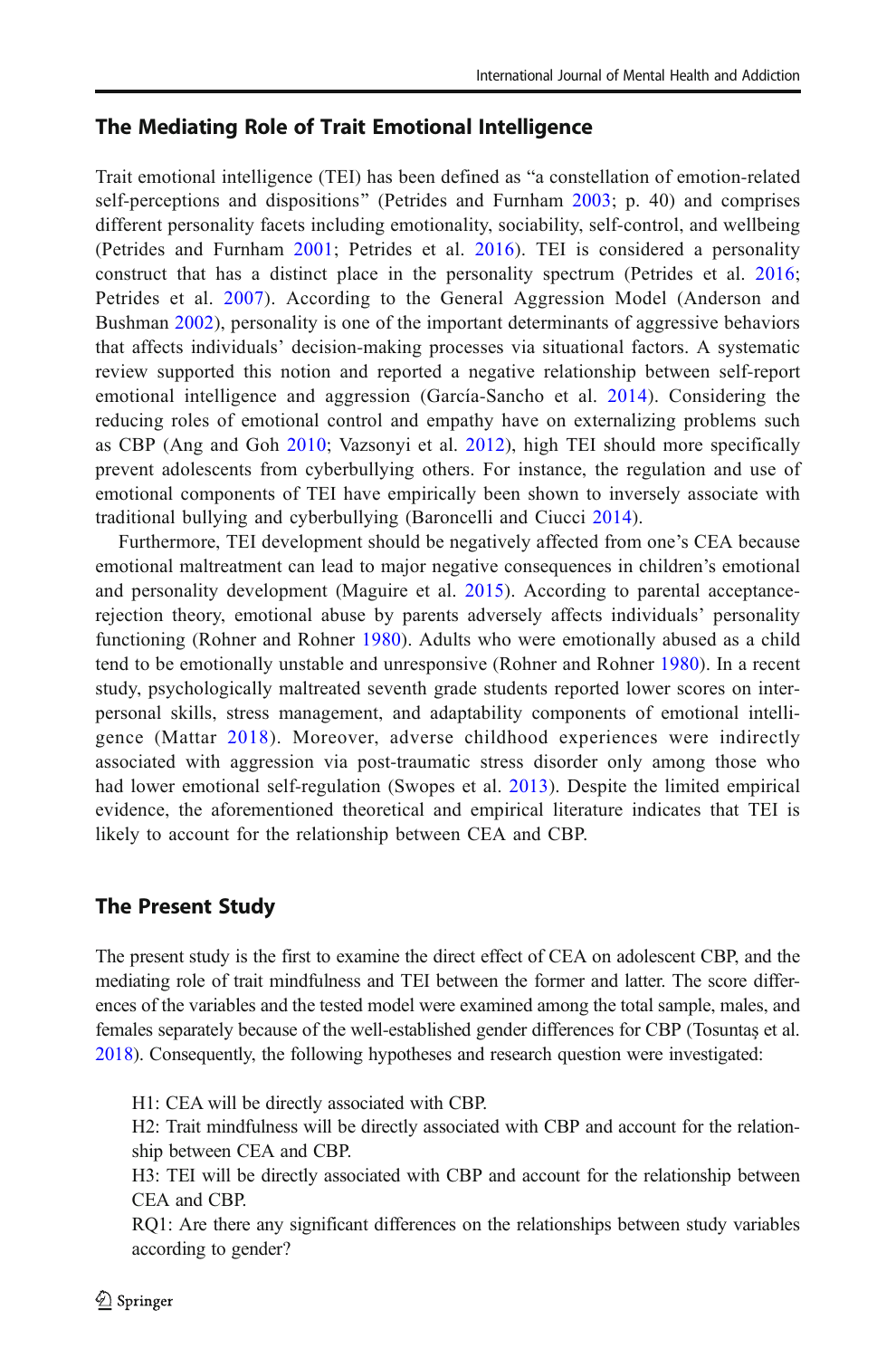# **Methods**

### Participants and Procedure

Data were collected from 470 adolescent high school students from Turkey (60% female), aged between 14 and 18 years ( $M_{\text{age}} = 16.29$  years, SD<sub>age</sub> = 1.16). All students participated in the study voluntarily and anonymously. Ethical approval for the study was received from the provincial directorate of national education committee before the recruitment of the participants, and complied with the Helsinki declaration. Participants were informed about the details of the study and were handed out "paper-and-pencil" questionnaires in each classroom by the research team.

#### Measures

Cyberbullying Offending Scale (CBOS; Patchin and Hinduja [2015](#page-11-0)) The CTQ comprises five dimensions of traumatic experiences (five items for each dimension) including physical abuse and neglect, sexual abuse, emotional neglect, and abuse. The present study only used the emotional abuse dimension to assess participants' childhood emotional abuse. Each item is scored on a 5-point Likert scale from "never true" to "very often true" (e.g., "called names by family"). The Turkish form of the scale has good psychometric properties (Sar et al. [2012](#page-11-0)). The internal consistency was also high in the present study ( $\alpha$  = .86).

Childhood Trauma Questionnaire (CTQ; Bernstein et al. [1994\)](#page-9-0) The CTQ comprises five dimensions of traumatic experiences (five items for each dimension) including physical abuse and neglect, sexual abuse, emotional neglect, and abuse. The present study only used the emotional abuse dimension to assess participants' childhood emotional abuse. Each item is scored on a 5-point Likert scale from "never true" to "very often true" (e.g., "called names by family"). The Turkish form of the scale has good psychometric properties (Sar et al. [2012](#page-11-0)). The internal consistency was also high in the present study ( $\alpha$  = .86).

Mindful Attention Awareness Scale (MAAS; Brown and Ryan [2003](#page-9-0)) The MAAS comprises 15 items on a 6-point Likert scale from "almost never" to "almost always" (e.g., BI find it difficult to stay focused on what's happening in the present^). The Turkish form of the scale has good psychometric properties (Ozyesil et al. [2011\)](#page-10-0). The internal consistency was also high in the present study ( $\alpha$  = .84).

Trait Emotional Intelligence Questionnaire-Short Form (TEIQue-SF; Petrides and Furnham [2003](#page-11-0)) The TEIQue-SF comprises 20 items, on a 7-point Likert scale from "absolutely disagree" to "absolutely agree," assessing four emotional intelligence-related traits: self-control (e.g., "I tend to get 'carried away' easily"), emotionality (e.g., "I often find it difficult to recognize what emotion I'm feeling"), sociability (e.g., "I can deal effectively with people"), and wellbeing (e.g., "I generally believe that things will work out fine in my life"). The unidimensional scale was used in the present study in order to obtain a global TEI score (Petrides and Furnham [2003\)](#page-11-0). The Turkish form of the scale has good psychometric properties (Deniz et al. [2013](#page-9-0)). The internal consistency was also high in the present study  $(\alpha = .80)$ .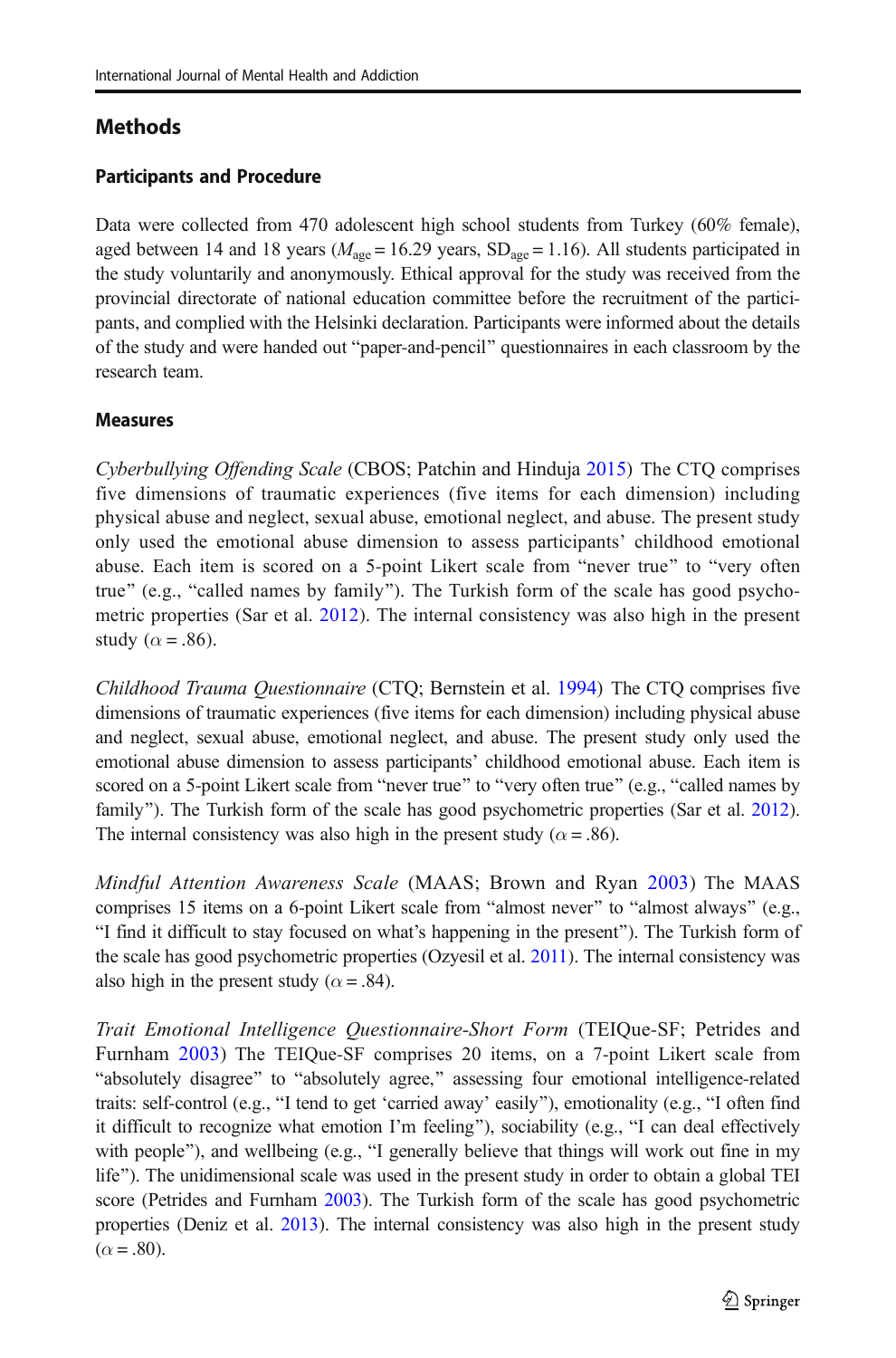| 1. Cyberbullying perpetration   |           |           |        |        |         |
|---------------------------------|-----------|-----------|--------|--------|---------|
| 2. Childhood emotional abuse    | $.47***$  |           |        |        |         |
| 3. Trait mindfulness            | $-.46***$ | $-.49***$ |        |        |         |
| 4. Trait emotional intelligence | $-.25***$ | $-.31***$ | .55*** | -      |         |
| 5. Age                          | $.16**$   | .05       | .01    | .03    |         |
| $\boldsymbol{M}$                | .23       | 1.54      | 3.48   | 4.60   | 16.29   |
| <b>SD</b>                       | .31       | .82       | .67    | .80    | 1.16    |
| <b>Skewness</b>                 | 1.23      | 1.66      | $-.23$ | .20    | $-.11$  |
| Kurtosis                        | .24       | 1.76      | .06    | $-.24$ | $-1.06$ |

Table 1 Mean scores, standard deviations, skewness-kurtosis values, and Pearson's correlations of the study variables

 $**p < .01$ ;  $***p < .001$ 

#### Statistical Analysis

First, frequency and descriptive statistics were used to calculate mean scores, standard deviations, and skewness-kurtosis values of the variables. Next, Pearson's correlation and t-tests were applied to examine the correlation coefficients among variables and the differences of the mean scores among males and females. In order to test the hypothesized mediation model, path analysis was utilized with 95% bias-corrected confidence intervals and 5000 bootstrapping samples. These analyses were done with SPSS 23.0 and AMOS 23.0 software. Significance of the specific pathways was determined via using *AbindirectEffects.Amos.EstimandVB* estimand (Gaskin [2016](#page-10-0)). Multi-group invariance of the tested model was also examined to identify possible gender moderation via using *MyGroupDifferences.Amos.EstimandVB* and MyModMed.Amos.EstimandVB estimands.

### **Results**

Descriptive statistics and correlations among variables are presented in Table 1. Given that the skewness and kurtosis values of the study variables were below  $|\pm 2|$ , normal distribution was accepted and parametric tests were utilized (George and Mallery [2010](#page-10-0)). There were moderatesized correlations among all study variables, although the correlation coefficient between CBP and TEI was small. The *t*-tests showed that male adolescents had higher scores of CBP and TEI compared with females. There were no significant differences across genders on the CEA and trait mindfulness scores (Table 2).

Table 2 Comparison of the scores of study variables (t-tests) between males and females

|                              | Males $(N=190)$ | Females $(N = 280)$ | $t$ -tests | Cohen's $d$ |
|------------------------------|-----------------|---------------------|------------|-------------|
| Cyberbullying perpetration   | $.29 \pm .32$   | $.21 \pm .29$       | $3.02**$   | .26         |
| Childhood emotional abuse    | $1.52 \pm .80$  | $1.54 \pm .84$      | $-.31$     | .02         |
| Trait mindfulness            | $3.46 \pm .70$  | $3.50 \pm .66$      | $-74$      | .06         |
| Trait emotional intelligence | $4.73 \pm .83$  | $4.50 \pm .77$      | $3.02**$   | .29         |

 $*_{p < .05;}$  \*\* $p < .01;$  \*\*\* $p < .001$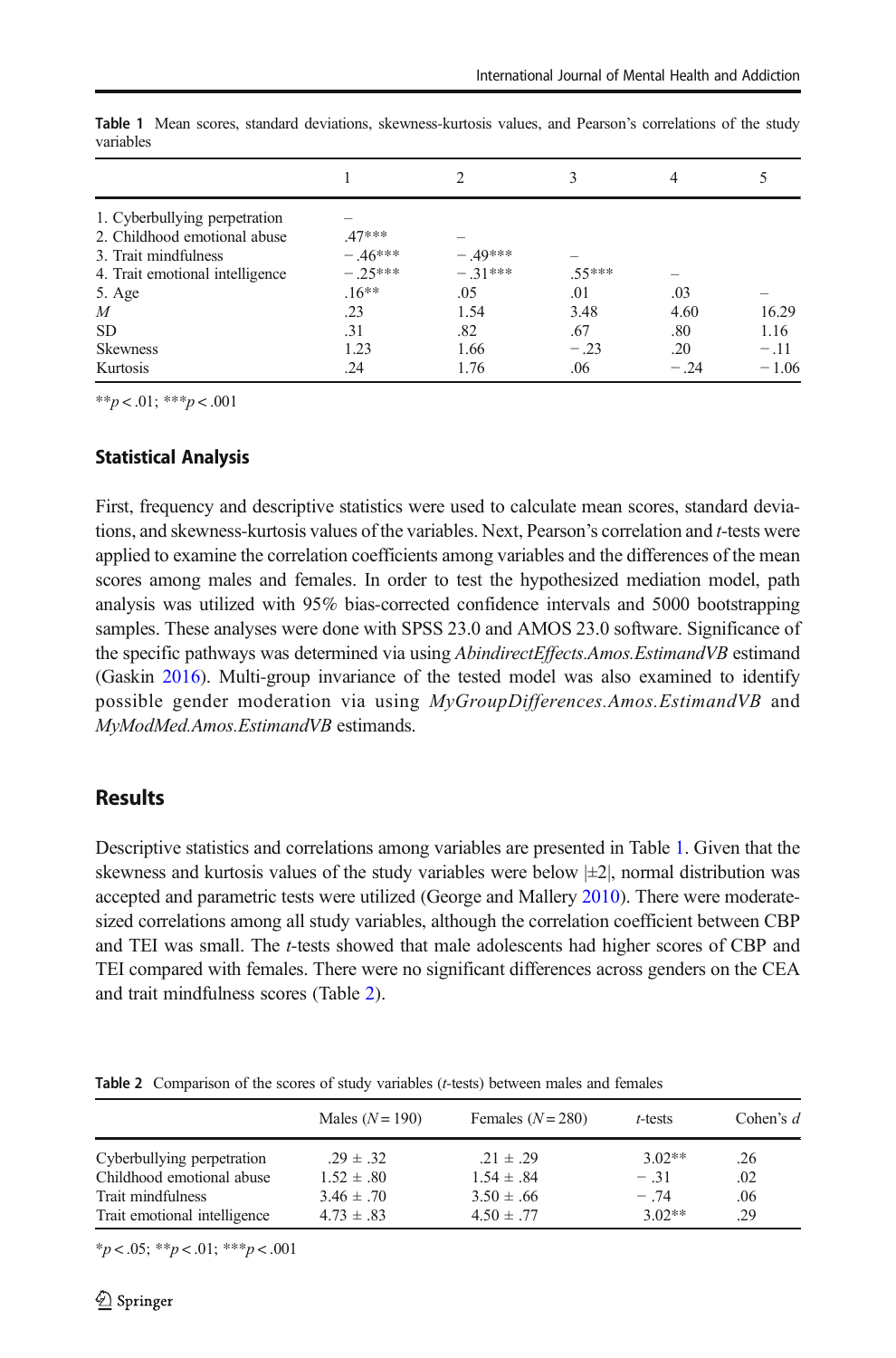In order to test the direct and indirect relationships of CEA with CBP (Fig. 1), path analyses were applied using parallel mediation models among the total sample, males, and females separately while controlling for age. According to the results, CEA was directly and indirectly associated with CBP via trait mindfulness in all three samples (Table [3\)](#page-7-0). Despite TEI's significant correlation with both CEA and CBP, it did not have a role in the relationship between CEA and CBP when trait mindfulness was in the equation. Moreover, age was a positive predictor of CBP among the total sample and males. There was no gender moderation on the direct or indirect relationships in the model. The tested models explained 33%, 31%, and 33% of the variance in CBP among the total sample, males, and females respectively (Fig. [2](#page-7-0)).

# **Discussion**

The present study investigated the mediating role of trait mindfulness and TEI on the relationship between CEA and CBP among adolescents. The results indicated that CEA was associated with CBP directly and indirectly via trait mindfulness. Despite TEI's significant correlation with CBP, it did not have a significant effect on CBP with trait mindfulness in the equation. This result suggests that health professionals should focus on developing mindfulness-based prevention strategies in order to reduce CEA-related CBP.

As expected (H1), CEA was directly associated with CBP. This result is consistent with the previous empirical literature which has reported direct associations of emotional and psychological maltreatment with CBP (Kircaburun et al. [2018b](#page-10-0); Lyu and Zhang [2017\)](#page-10-0). Furthermore, this result can be explained by the theoretical assumptions that posit individuals will observe others' behaviors and mimic them in similar situations (Bandura [2002](#page-9-0)). Adolescents that have experienced emotional abuse as a child are more likely to become abusive individuals when growing up and bully others in online contexts with humiliating and demeaning verbal assaults. Moreover, given the positive relationship between depression- and anxiety-related aggression with CBP (Tosuntaş et al. [2018\)](#page-11-0), those with higher CEA will more likely to engage in higher CBP because of their proneness to easy irritability and aggression (Riggs and Kaminski [2010\)](#page-11-0).

As hypothesized (H2), trait mindfulness was directly negatively associated with CBP and partially accounted for the relationship between CEA and CBP. CEA was associated with



Fig. 1 Hypothesized model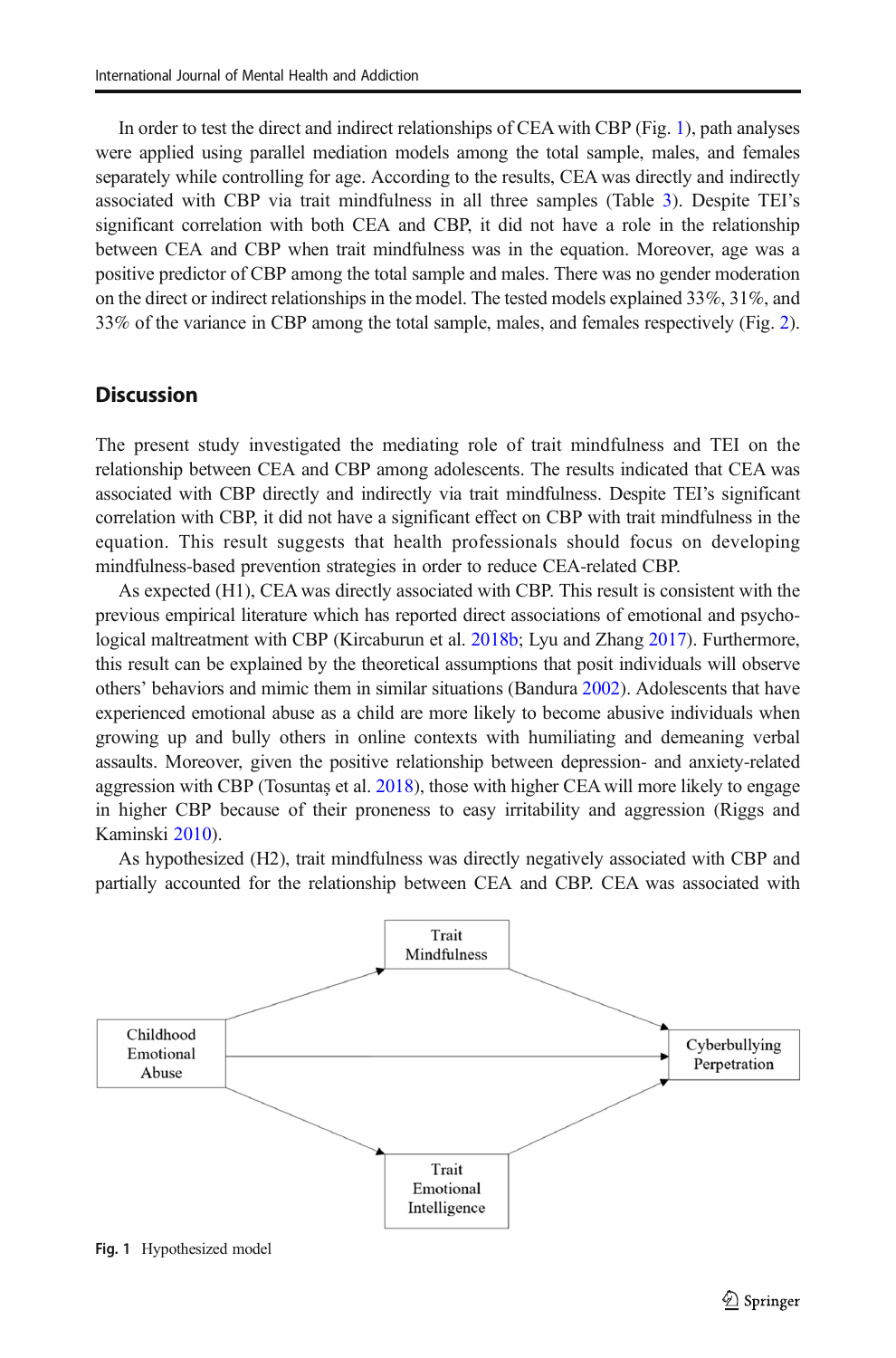|                                                 | Effect $(S.E.)$  |                |                  |  |
|-------------------------------------------------|------------------|----------------|------------------|--|
|                                                 | Total sample     | Males          | Females          |  |
| $CEA \rightarrow CBP$ (total effect)            | $.47***$ (.05)   | $.43***$ (.07) | $.49***$ (.06)   |  |
| $CEA \rightarrow CBP$ (direct effect)           | $.32***$ (.06)   | $.30***$ (.08) | $.34***(.07)$    |  |
| $CEA \rightarrow CBP$ (total indirect effect)   | $.15***$ (.03)   | $.14***$ (.04) | $.15***$ (.03)   |  |
| $CEA \rightarrow$ mindfulness $\rightarrow$ CBP | $.14***$ $(.01)$ | $.10*(.02)$    | $.18***$ $(.01)$ |  |
| $CEA \rightarrow TEI \rightarrow CBP$           | .01(01)          | .04(01)        | $-.03(.01)$      |  |

<span id="page-7-0"></span>Table 3 Standardized estimates of total, direct, and indirect effects on problematic social media use and internet gaming disorder

CBP, cyberbullying perpetration; CEA, childhood emotional abuse; TEI, Trait emotional intelligence; S.E., standard error.  $*_{p} < .05$ ;  $*_{p} < .01$ ;  $*_{p} < .001$ 

lower mindfulness, and in turn, lower mindfulness was related to higher CBP. This result is consistent with the very limited extant empirical evidence showing that low mindful university students were more likely to be cyberbullies than those perceiving themselves to be highly mindful (Kozan et al. [2018\)](#page-10-0). Emotional abuse is a particularly important risk factor for impaired self-compassion (i.e., mindfulness) because of its adverse impact on one's sense of worth and self-esteem (Wu et al. [2018\)](#page-11-0). Post-traumatic stress disorder (PTSD), which is positively associated with CEA (Yehuda et al. [2001](#page-11-0)), can also help explain the negative effect of CEA on mindfulness. Previous research has shown that those with PTSD have significantly lower mindfulness scores than the control group (Frewen et al. [2012\)](#page-9-0).

On the other hand, mindfulness was directly (and negatively) associated with CBP. This is to be expected because studies have reported successful mindfulness-based interventions in reducing aggression and problematic online behaviors that can cooccur with CBP (Chang et al. [2015;](#page-9-0) Gámez-Guadix et al. [2016;](#page-9-0) Li et al. [2018;](#page-10-0) Singh



Fig. 2 Final model of the significant path coefficients. The values out of the brackets represent the standardized path coefficients among total sample. The first value (left) in brackets represents the standardized path coefficients among males, whereas values in the right side of the brackets describe path coefficients among females. For clarity, the covariance arrow between mediator variables has not been depicted on figure. Gender (only among total sample) and age were included into model as control variables. Being male was positively associated with CBP among total sample ( $\beta$  = .13, p < .01, CI 95% [.05, .21]). \*p < .05; \*\*p < .01; \*\*\*p < .001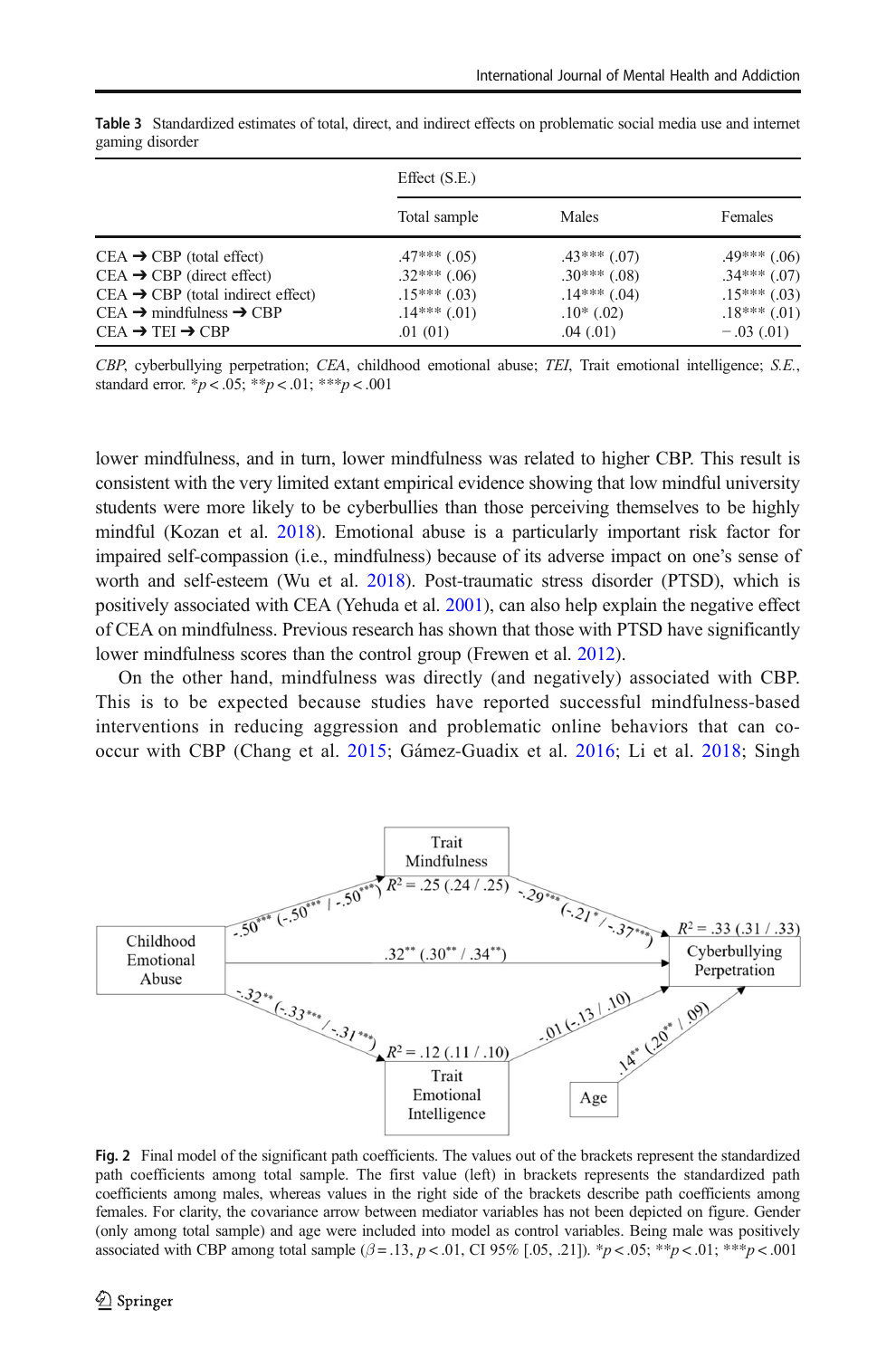et al. [2011](#page-11-0)). Adolescents with higher trait mindfulness have higher control over their emotions and behaviors (Arch and Craske [2006](#page-9-0)) resulting in reduced involvement in externalizing problematic behaviors (Garnefski et al. [2005](#page-10-0)). Moreover, mindfulness has been negatively associated with both being a traditional bully and bullying victim (Gonynor [2016\)](#page-10-0), which are positively correlated with aggression and cyberbullying (Eastman et al. [2018](#page-9-0); Kowalski et al. [2012](#page-10-0)). Reducing traditional bullying perpetration and victimization and their negative psychological affects by increased mindfulness can also be a protective factor for CBP (Fix and Fix [2013;](#page-9-0) Hofmann et al. [2010](#page-10-0)).

Parallel mediation analysis did not support H3. TEI was not significantly associated with CBP and did not mediate the relationship between CEA and CBP. Health professionals should focus on developing adolescents' mindful awareness and attention rather than emotion-related personality facets (i.e., TEI). Results also demonstrated that the tested model was invariant across genders, suggesting that male and female adolescents' CBP were both positively affected by their CEA, and negatively affected by trait mindfulness.

The present study has several limitations. First, data collection was carried out in a single high school from Turkey. In order to generalize the findings, more studies with different age groups and cultures are needed. Second, the cross-sectional nature of the study meant that causal relationships between variables could not be established. Further studies are therefore needed utilizing longitudinal methods. Third, collecting data comprising self-report questionnaires has well-known limitations (e.g., response biases).

Nevertheless, the present study is the first to document the direct role of childhood emotional abuse and trait mindfulness on adolescent cyberbullying perpetration. Additionally, trait mindfulness may explain some proportion of the variance in the relationship between childhood emotional abuse and cyberbullying perpetration. Consequently, health professionals should develop mindfulness-based intervention studies in an attempt to reduce the effect of emotional abuse on higher engagement in cyberbullying among adolescents. However, the partial effect of mindfulness means that there are other explanatory factors that may fully determine the relationship between childhood emotional abuse and cyberbullying perpetration, indicating that more research is warranted on the variables examined in the present study.

#### Compliance with Ethical Standards

Conflict of Interest The authors declare that they have no conflict of interest.

Ethical Approval All procedures performed in this study involving human participants were in accordance with the ethical standards of University's Research Ethics Board and with the 1975 Helsinki Declaration.

Informed Consent Informed consent was obtained from all participants.

Open Access This article is distributed under the terms of the Creative Commons Attribution 4.0 International License (http://creativecommons.org/licenses/by/4.0/), which permits unrestricted use, distribution, and reproduction in any medium, provided you give appropriate credit to the original author(s) and the source, provide a link to the Creative Commons license, and indicate if changes were made.

Publisher's Note Springer Nature remains neutral with regard to jurisdictional claims in published maps and institutional affiliations.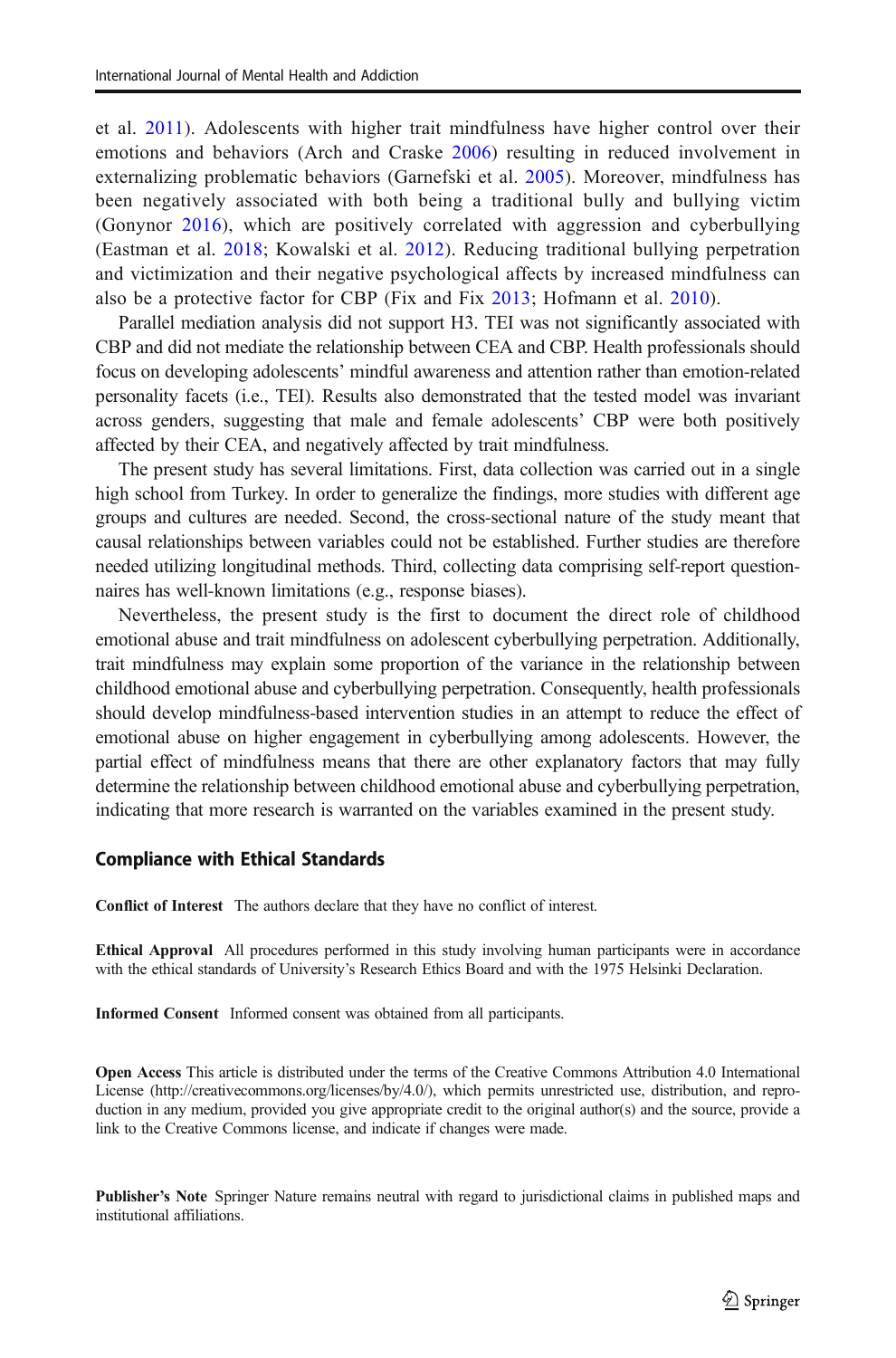# <span id="page-9-0"></span>**References**

- Ak, Ş., Özdemir, Y., & Kuzucu, Y. (2015). Cybervictimization and cyberbullying: The mediating role of anger, don't anger me! Computers in Human Behavior, 49, 437–443.
- Anderson, C. A., & Bushman, B. J. (2002). Human aggression. Annual Review of Psychology, 53, 296–323.
- Ang, R. P., & Goh, D. H. (2010). Cyberbullying among adolescents: The role of affective and cognitive empathy, and gender. Child Psychiatry & Human Development, 41, 387–397.
- Arch, J. J., & Craske, M. G. (2006). Mechanisms of mindfulness: Emotion regulation following a focused breathing induction. Behaviour Research and Therapy, 44, 1849–1858.
- Arıcak, O. T. (2009). Psychiatric symptomatology as a predictor of cyberbullying among university students. Eurasian Journal of Educational Research, 34, 167–184.
- Arslan, G. (2017). Psychological maltreatment, forgiveness, mindfulness, and internet addiction among young adults: A study of mediation effect. Computers in Human Behavior, 72, 57–66.
- Bajaj, B., & Pande, N. (2016). Mediating role of resilience in the impact of mindfulness on life satisfaction and affect as indices of subjective well-being. Personality and Individual Differences, 93, 63–67.
- Bandura, A. (1977). Social learning theory. Englewood Cliffs, NJ: Prentice Hall.
- Bandura, A. (1999). Moral disengagement in the perpetration of inhumanities. Personality and Social Psychology Review, 3, 193–209.
- Bandura, A. (2002). Social cognitive theory of mass communication. In J. Bryant & D. Zillmann (Eds.), Media effects: Advances in theory and research (2nd ed.) (pp. 121–153). Hillsdale, NJ: Lawrence Erlbaum Associates, Inc.
- Baroncelli, A., & Ciucci, E. (2014). Unique effects of different components of trait emotional intelligence in traditional bullying and cyberbullying. Journal of Adolescence, 37, 807–815.
- Bernstein, D. P., Fink, L., Handelsman, L., Foote, J., Lovejoy, M., Wenzel, K., Sapareto, E., & Ruggiero, J. (1994). Initial reliability and validity of a new retrospective measure of child abuse and neglect. American Journal of Psychiatry, 151, 1132–1136.
- Bernstein, D. P., Stein, J. A., Newcomb, M. D., Walker, E., Pogge, D., Ahluvalia, T., Stokes, J., Handelsman, L., Medrano, M., Desmond, D., & Zule, W. (2003). Development and validation of a brief screening version of the Childhood Trauma Questionnaire. Child Abuse & Neglect, 27, 169–190.
- Borders, A., Earleywine, M., & Jajodia, A. (2010). Could mindfulness decrease anger, hostility, and aggression by decreasing rumination? Aggressive Behavior, 36, 28–44.
- Brett, E. I., Espeleta, H. C., Lopez, S. V., Leavens, E. L., & Leffingwell, T. R. (2018). Mindfulness as a mediator of the association between adverse childhood experiences and alcohol use and consequences. Addictive Behaviors, 84, 92–98.
- Brown, K. W., & Ryan, R. M. (2003). The benefits of being present: Mindfulness and its role in psychological well-being. Journal of Personality and Social Psychology, 84, 822–848.
- Chang, F. C., Chiu, C. H., Miao, N. F., Chen, P. H., Lee, C. M., Chiang, J. T., & Pan, Y. C. (2015). The relationship between parental mediation and Internet addiction among adolescents, and the association with cyberbullying and depression. Comprehensive Psychiatry, 57, 21–28.
- Deniz, M. E., Özer, E., & Isik, E. (2013). Trait emotional intelligence questionnaire-short form: Validity and reliability studies. Egitim ve Bilim, 38, 407–419.
- Doane, A. N., Pearson, M. R., & Kelley, M. L. (2014). Predictors of cyberbullying perpetration among college students: An application of the theory of reasoned action. Computers in Human Behavior, 36, 154–162.
- Donnellan, M. B., Trzesniewski, K. H., Robins, R. W., Moffitt, T. E., & Caspi, A. (2005). Low self-esteem is related to aggression, antisocial behavior, and delinquency. Psychological Science, 16, 328–335.
- Eastman, M., Foshee, V., Ennett, S., Sotres-Alvarez, D., Reyes, H. L. M., Faris, R., & North, K. (2018). Profiles of internalizing and externalizing symptoms associated with bullying victimization. Journal of Adolescence, 65, 101–110.
- Fix, R. L., & Fix, S. T. (2013). The effects of mindfulness-based treatments for aggression: A critical review. Aggression and Violent Behavior, 18, 219–227.
- Frewen, P. A., Dozois, D. J., Neufeld, R. W., & Lanius, R. A. (2012). Disturbances of emotional awareness and expression in posttraumatic stress disorder: Meta-mood, emotion regulation, mindfulness, and interference of emotional expressiveness. Psychological Trauma: Theory, Research, Practice, and Policy, 4, 152–162.
- Gámez-Guadix, M., Borrajo, E., & Almendros, C. (2016). Risky online behaviors among adolescents: Longitudinal relations among problematic Internet use, cyberbullying perpetration, and meeting strangers online. Journal of Behavioral Addictions, 5, 100–107.
- García-Sancho, E., Salguero, J. M., & Fernández-Berrocal, P. (2014). Relationship between emotional intelligence and aggression: A systematic review. Aggression and Violent Behavior, 19, 584–591.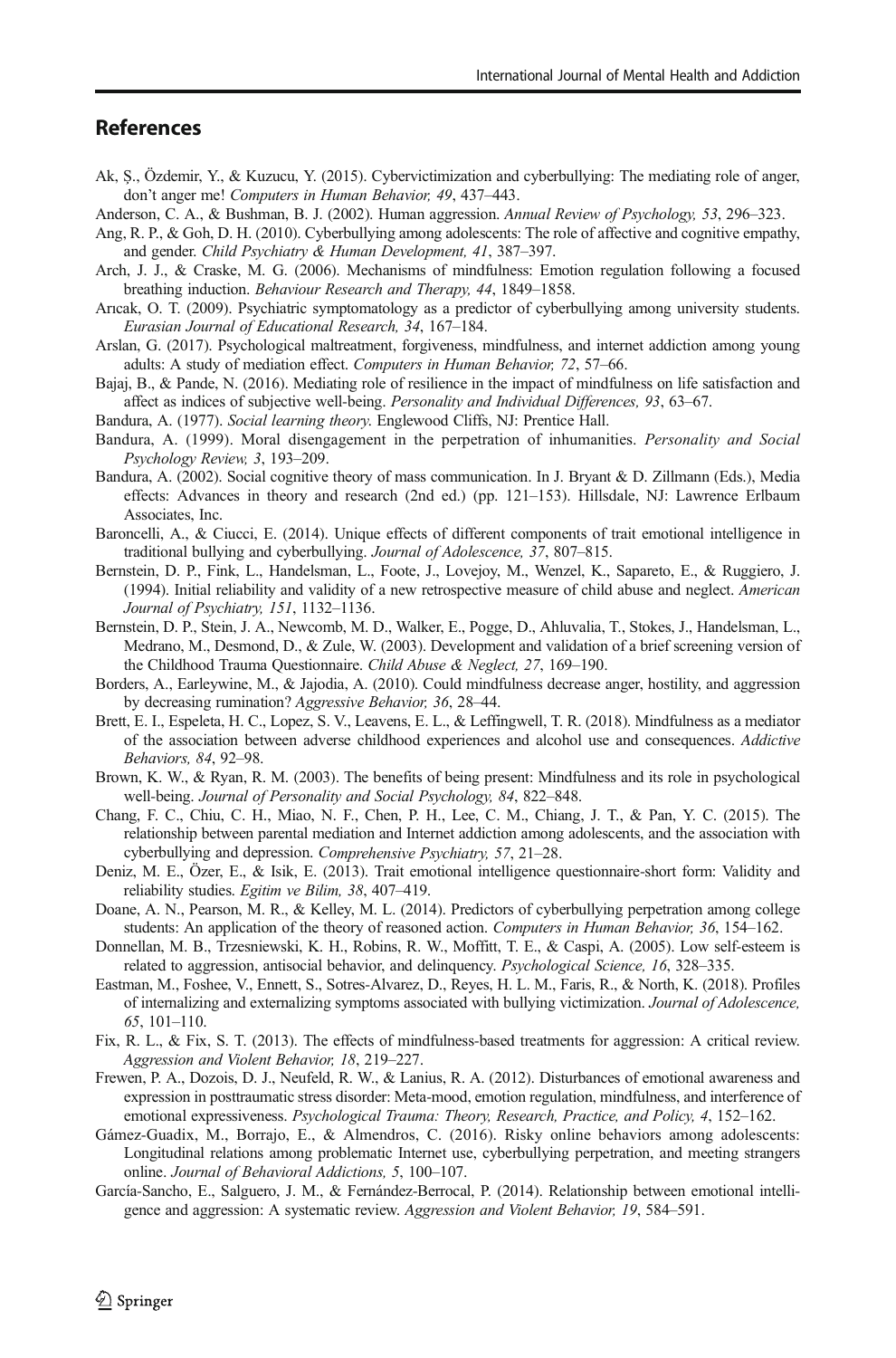- <span id="page-10-0"></span>Garnefski, N., Kraaij, V., & van Etten, M. (2005). Specificity of relations between adolescents' cognitive emotion regulation strategies and internalizing and externalizing psychopathology. Journal of Adolescence, 28, 619– 631.
- Gaskin, J., (2016). Gaskination's statistics. Retrieved September 08, 2018, from: [http://statwiki.kolobkreations.](http://statwiki.kolobkreations.com) [com.](http://statwiki.kolobkreations.com)
- George, D., & Mallery, M. (2010). SPSS for windows step by step: a simple guide and reference, 17.0 update. Boston, MA: Pearson.
- Gonynor, K. A. (2016). Associations among mindfulness, self-compassion, and bullying in early adolescence (Master's thesis). Retrieved September 9, 2018, from [https://mountainscholar.org/bitstream/handle/10217](https://mountainscholar.org/bitstream/handle/10217/176658/Gonynor_colostate_0053N_13691.pdf?sequence=1) [/176658/Gonynor\\_colostate\\_0053N\\_13691.pdf?sequence=1](https://mountainscholar.org/bitstream/handle/10217/176658/Gonynor_colostate_0053N_13691.pdf?sequence=1).
- Guo, S. (2016). A meta-analysis of the predictors of cyberbullying perpetration and victimization. *Psychology in* the Schools, 53, 432–453.
- Gül, H., Fırat, S., Sertçelik, M., Gül, A., Gürel, Y., & Kılıç, B. G. (2018). Cyberbullying among a clinical adolescent sample in Turkey: Effects of problematic smartphone use, psychiatric symptoms, and emotion regulation difficulties. Psychiatry and Clinical Psychopharmacology, 1–11. [https://doi.org/10.1080](https://doi.org/10.1080/24750573.2018.1472923) [/24750573.2018.1472923](https://doi.org/10.1080/24750573.2018.1472923).
- Hamm, M. P., Newton, A. S., Chisholm, A., Shulhan, J., Milne, A., Sundar, P., Ennis, H., Scott, S. D., & Hartling, L. (2015). Prevalence and effect of cyberbullying on children and young people: A scoping review of social media studies. JAMA Pediatrics, 169, 770–777.
- Hart, S. N., & Brassard, M. R. (1987). A major threat to children's mental health: Psychological maltreatment. American Psychologist, 42, 160–165.
- Hinduja, S., & Patchin, J. W. (2014). State cyberbullying laws. Cyberbullying Research Center. Retrieved September 9, 2018, from <http://www.camera.it/temiap/2014/05/28/OCD177-259.pdf>.
- Hofmann, S. G., Sawyer, A. T., Witt, A. A., & Oh, D. (2010). The effect of mindfulness-based therapy on anxiety and depression: A meta-analytic review. Journal of Consulting and Clinical Psychology, 78, 169–183.
- Kircaburun, K., Kokkinos, C. M., Demetrovics, Z., Király, O., Griffiths, M. D., & Çolak, T. S. (2018a). Problematic online behaviors among adolescents and emerging adults: Associations between cyberbullying perpetration, problematic social media use, and psychosocial factors. International Journal of Mental Health and Addiction. <https://doi.org/10.1007/s11469-018-9894-8>.
- Kircaburun, K., Demetrovics, Z., Király, O., & Griffiths, M. D. (2018b). Childhood emotional trauma and cyberbullying perpetration among emerging adults: A multiple mediation model of the role of problematic social media use and psychopathology. International Journal of Mental Health and Addiction. [https://doi.](https://doi.org/10.1007/s11469-018-9941-5) [org/10.1007/s11469-018-9941-5.](https://doi.org/10.1007/s11469-018-9941-5)
- Kowalski, R. M., Morgan, C. A., & Limber, S. P. (2012). Traditional bullying as a potential warning sign of cyberbullying. School Psychology International, 33, 505–519.
- Kozan, I. O., Baloglu, M., & Kesici, S. (2018). The relationship between mindfulness and cyberbullying among college students. Paper presented at the 11th European Academic Research Conference on Global Business, Economics, Finance and Social Sciences, Geneva, Switzerland. Retrieved September 9, 2018, from [http://globalbizresearch.org/Geneva\\_Conference\\_2018\\_july4/docs/doc/4.%20Education/G835\\_Abstract.](http://globalbizresearch.org/Geneva_Conference_2018_july4/docs/doc/4.%20Education/G835_Abstract.pdf) [pdf.](http://globalbizresearch.org/Geneva_Conference_2018_july4/docs/doc/4.%20Education/G835_Abstract.pdf)
- Li, W., Garland, E. L., & Howard, M. O. (2018). Therapeutic mechanisms of mindfulness-oriented recovery enhancement for internet gaming disorder: Reducing craving and addictive behavior by targeting cognitive processes. Journal of Addictive Diseases, 1–9. [https://doi.org/10.1080/10550887.2018.1442617.](https://doi.org/10.1080/10550887.2018.1442617)
- Lyu, W., & Zhang, J. (2017). The influence of childhood psychological maltreatment on mainland China college students' cyberbullying: The mediating effect of moral disengagement and the moderating effect of moral identity. Eurasia Journal of Mathematics, Science and Technology Education, 13, 7581–7590.
- Maguire, S. A., Williams, B., Naughton, A. M., Cowley, L. E., Tempest, V., Mann, M. K., et al. (2015). A systematic review of the emotional, behavioural and cognitive features exhibited by school-aged children experiencing neglect or emotional abuse. Child: Care, Health and Development, 41, 641-653.
- Maisto, S. A., Carey, K. B., & Bradizza, C. M. (1999). Social learning theory. Psychological Theories of Drinking and Alcoholism, 2, 106–163.
- Mattar, J. W. (2018). The difference in emotional intelligence in relation to levels of maltreatment of Jordanian secondary school students. International Journal of Adolescence and Youth, 23, 61–69.
- Neff, K. D., & Costigan, A. P. (2014). Self-compassion, well-being, and happiness. Psychologie in Österreich, 2, 114–119.
- Neff, K. D., & McGehee, P. (2010). Self-compassion and psychological resilience among adolescents and young adults. Self and Identity, 9, 225–240.
- Ozyesil, Z., Arslan, C., Kesici, S., & Deniz, M. (2011). Adaptation of the mindful attention awareness scale into Turkish. Egitim ve Bilim, 36, 224–235.